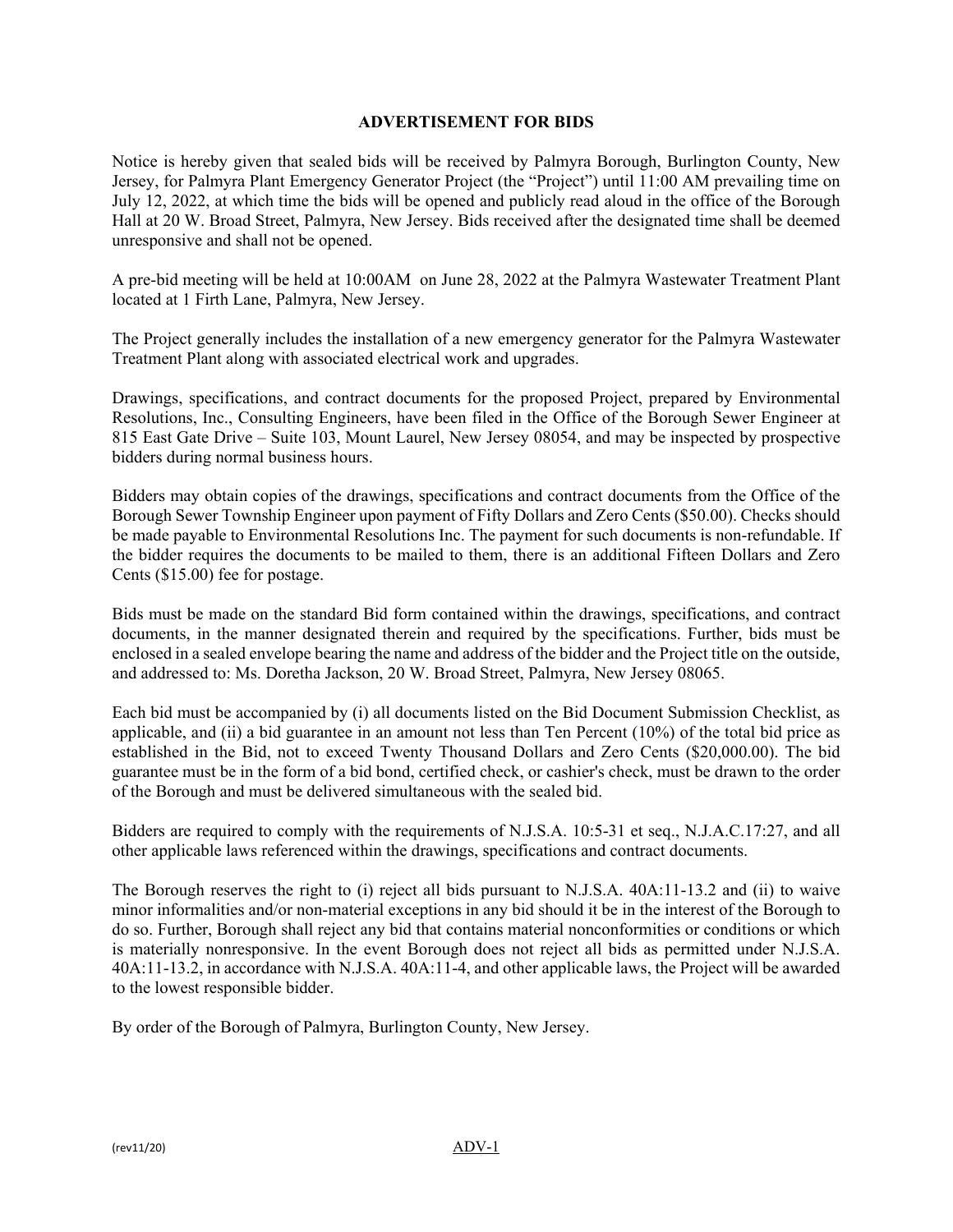## **FORM OF BID**

## **PALMYRA EMERGENCY GENERATOR INSTALLATION PROJECT**

For the PALMYRA EMERGENCY GENERATOR INSTALLATION PROJECT for the BOROUGH OF PALMYRA, BURLINGTON COUNTY, New Jersey.

The undersigned, as bidder, declares that:

(1) (s)he has carefully examined the annexed Advertisement for Bids, Specifications, and forms for Contract and Bond, and the accompanying drawings therein mentioned;

| (2) | (s) he has received, examined and taken into full account the provisions of Addenda Number |  |
|-----|--------------------------------------------------------------------------------------------|--|
|     | dated                                                                                      |  |
|     | (if none, so state)                                                                        |  |

(3) (s)he has familiarized himself with all Federal, State and local laws, ordinances, rules and regulations affecting the proposed Project;

(4) (s)he has visited the sites of the work and made such independent investigations as he deems necessary; and

(5) (s)he has examined fully into the conditions, costs and expenses involved in the performance of the proposed work;

and (s)he hereby proposes and agrees that if this Bid is accepted (s)he will enter into contract with the Borough of Palmyra, in the County of Burlington, to provide the necessary equipment, machinery, tools, power, labor, services, hauling, superintendence and all materials and things required for, and will do and perform all work of installation, construction and completion of the entire Project described in said Specifications and/or illustrated on the drawings, all in entire accordance with the requirements of the said Specifications, for the following prices, to wit:

| Item | <b>Description</b>                                         | Quantity | <b>Unit Price</b> | Amount       |
|------|------------------------------------------------------------|----------|-------------------|--------------|
|      | 1. Remove and Replace Reinforced<br>Concrete Generator Pad | 8 CY     | $\mathbb{S}$      | S.           |
|      | 2. Remove & Replace Concrete Sidewalk                      | 16 CY    | S —               | <sup>S</sup> |
|      | 3. Install Generator & Electrical Work- Complete           | $1$ LS   |                   |              |
|      | <b>TOTAL AMOUNT BASE BID</b>                               |          |                   |              |

 $\text{S}$  Dollars and cents. (The total amount is to be shown in words. In case of discrepancy the mathematically corrected total based on unit prices will govern.)

## CONTRACTOR

 $\mathcal{L}_\text{max}$  , where  $\mathcal{L}_\text{max}$ 

The undersigned is a (circle one) Partnership / Corporation / Individual under the laws of the State of